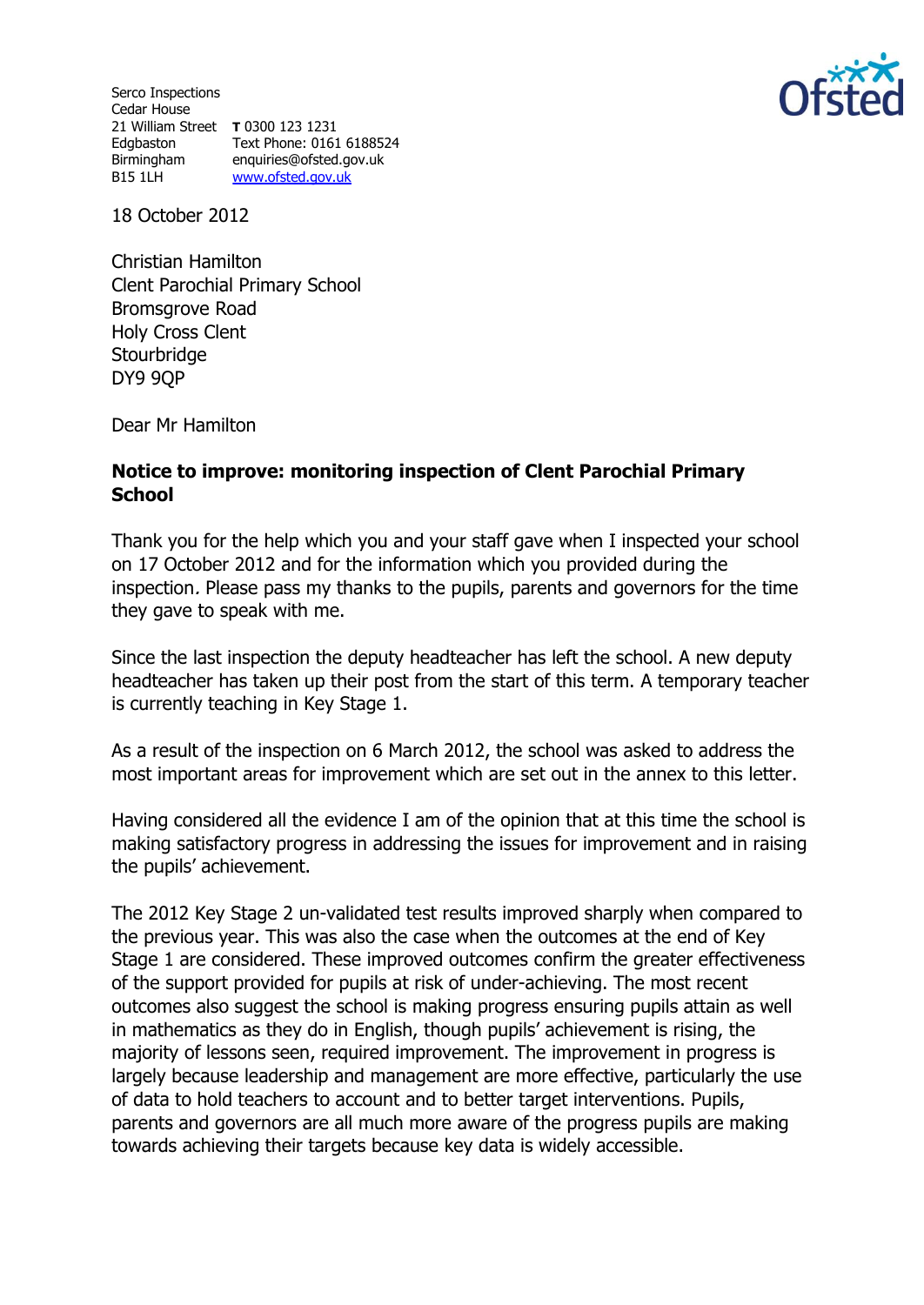

The enhanced curriculum is increasing pupils' enjoyment of learning. Year 3 and 4 pupils enthused about the mathematics they undertook to help them in constructing bird boxes. Year 5 and 6 are excited about the learning associated with their 'shipwrecked' topic. Recent investigations into icebergs provided ample opportunities for pupils to apply their mathematical skills. In the lessons seen, opportunities were missed to link the mathematics being taught to real-life problems and at times this limited the challenge for pupils. An exception to this was an outstanding mathematics lesson where pupils really enjoyed the challenge of creating questions that would test other pupils.

There are inconsistencies in how well teachers are using 'success criteria' to help ensure pupils of different abilities are challenged. In the less effective lessons these are largely a set of tasks to be completed that do not aid pupils, particularly the more able, in appreciating precisely what they must do to excel. Although pupils have challenging targets, these are not referred to sufficiently in lessons. While work is planned for different ability groups in lessons, the tasks pupils undertake do not always allow pupils to move quickly onto work that is appropriately challenging. An exception to this was the highly effective mathematics lesson where pupils could choose the question they found most challenging. Questioning in this lesson was clearly influenced by the teacher's assessment of previous learning. Timely interventions were made using examples from pupils' work to tackle any misconceptions and to identify precisely what was needed to attain at the highest level. In the majority of lessons seen opportunities of this kind were not taken.

Marking has improved and this is having a positive impact because teachers are ensuring pupils have opportunities to respond to their comments. However, insufficient attention is being given to ensuring pupils can effectively assess how well they and their peers are doing using robust criteria, for instance, based on national curriculum levels. Parents praised the school for the sensible approach it takes to the setting of homework because this prepares pupils well for their move to the high school.

In the Early Years Foundation stage the greater attention being given to number work is improving outcomes in this area. There are strengths in the links that have been developed with the nursery and with parents. Opportunities are sometimes missed to exploit all resources to the full, for instance, through more frequent reviews of the learning associated with child-initiated activities.

The improvement to the use of the information gathered about pupil progress and the effective steps taken to improve outcomes this year indicate that leadership and management are becoming more effective. The governing body has responded well to outcomes of the last inspection. Governors have a more astute awareness of the school's strengths and weaknesses. Crucially they are now much more involved in monitoring the key outcomes so they are well placed to hold senior leaders to account. The new deputy headteacher is an excellent role model in the classroom and has brought important expertise in terms of the teaching of mathematics.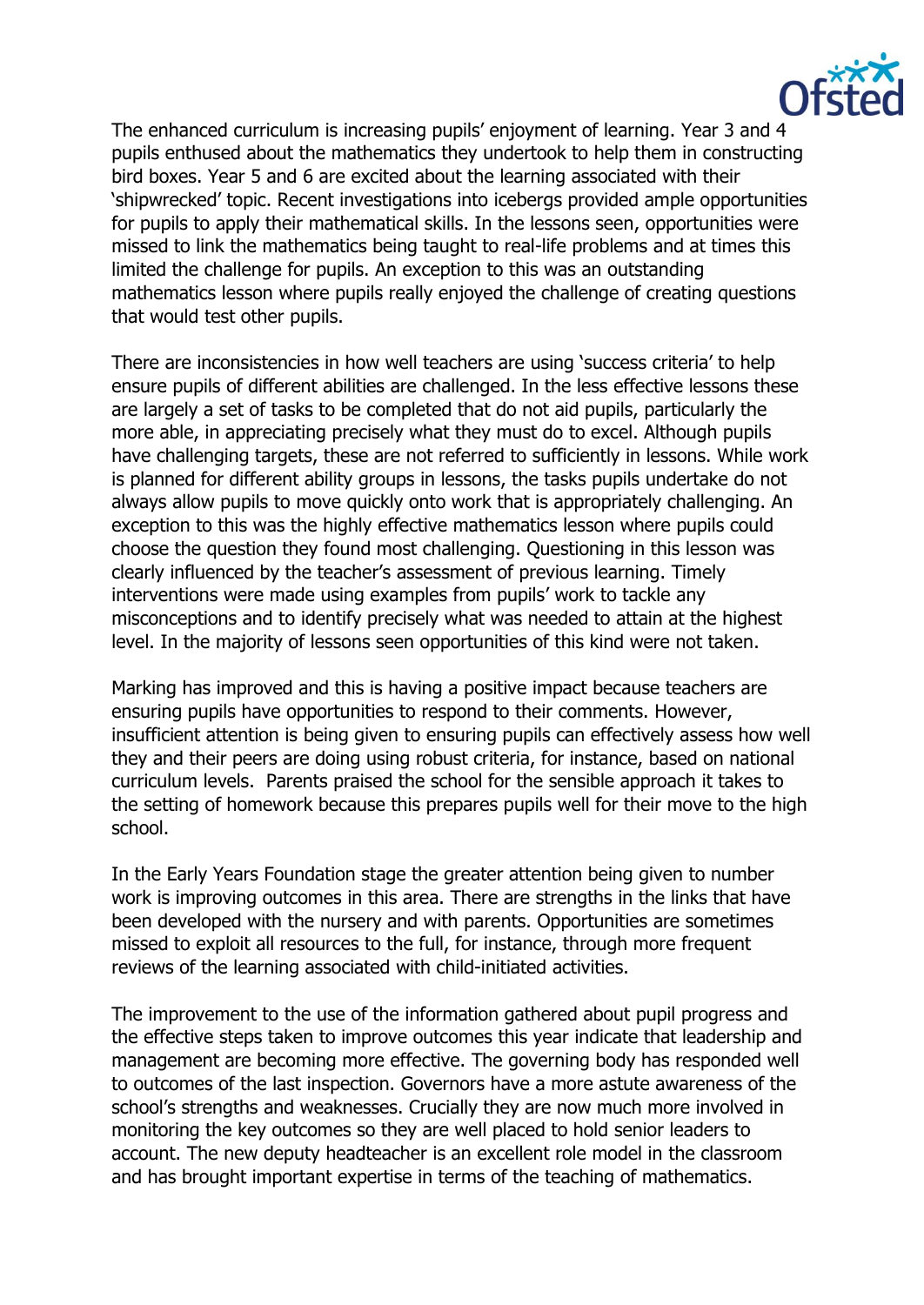

The school is holding teachers to account for the progress their pupils make through regular meetings that involve senior leaders. This rigour is also being brought to the new arrangements for performance management, although it is too early to evaluate its effectiveness. The school's arrangements for monitoring the effectiveness of its interventions have been proved to be highly effective. This thoroughness is evident in all aspects of planning. The school improvement plan is comprehensive and suitable attention has been given to ensuring developments are fully monitored and evaluated.

Staffing difficulties have limited the progress the school has been able to make improving the quality of teaching. Staff spoke positively about the more effective training they now experience. They like the fact that more time is allowed for the implementation of new ideas.

The external support the school has experienced has been effective. The local authority statement of action is fit for purpose and there are strengths in terms of how it is encouraging the school to work with other effective schools. The headteacher spoke enthusiastically about the opportunity he has to work with another successful leader. The school is positive about the support it has received relating to teaching and mathematics.

I hope that you have found the inspection helpful in promoting improvement in your school. This letter will be posted on the Ofsted website.

Yours sincerely

Kevin Sheldrick **Her Majesty's Inspector**